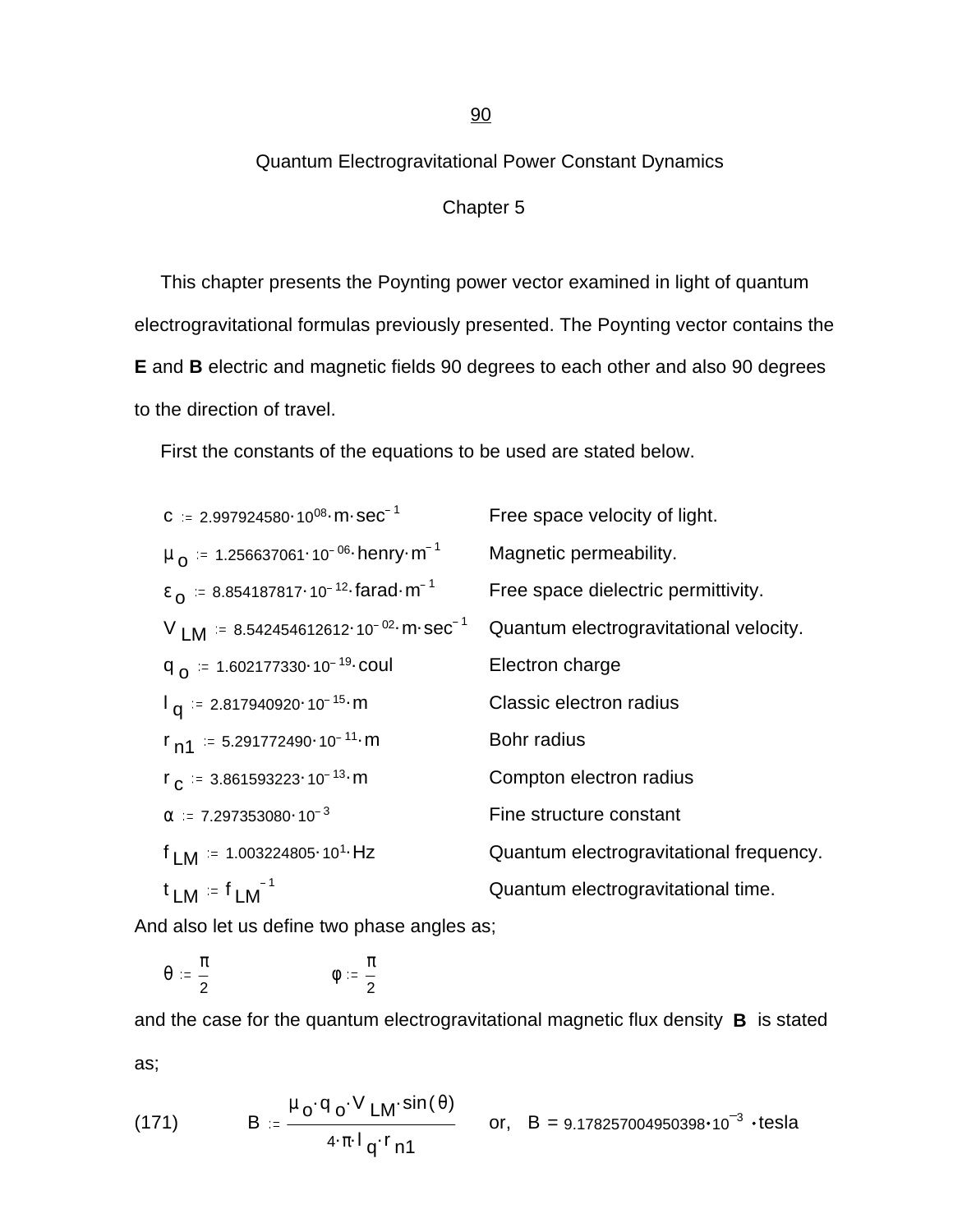which is the same as equation 82a, page 36, in chapter two. The Poynting power vector is given below in terms of B as:

(172) Smax = 
$$
\frac{c \cdot B^2}{\mu_0}
$$
 or, Smax = 2.009700163795925·10<sup>10</sup> ·watt·m<sup>-2</sup>

which gives the magnitude of **S** as being equal to the rate at which energy is being transported per unit cross-sectional area and the direction of **S** (the vector) is the direction of the wave itself. The electric field may be found by solving for **E** since **S** and **B** are given above by equation (173) below.

(173) 
$$
E := \frac{Smax \cdot \mu_0}{B}
$$
 or,  $E = 2.751572227669798 \cdot 10^6 \cdot volt \cdot m^{-1}$ 

which is related to the expression;

(174) 
$$
S := \frac{E \cdot B}{\mu_{\Omega}}
$$
 where,  $S = 2.009700163795926 \cdot 10^{10} \cdot m^{-2} \cdot watt$ 

note that;

$$
(175) \tq_0 \tV_{LM} = 1.368652712288088 \tcdot 10^{-20} \tcdot amp \cdot m
$$

and;

(176) 
$$
I_B := \frac{q_o \cdot V_{LM} \cdot \sin(\phi)}{I_q}
$$
 or,  $I_B = 4.85692479417946 \cdot \mu A$   
\nwhere then; the hyperspace distance,  $I_q$ .)  
\n(177)  $B' := \frac{\mu_o \cdot I_B \cdot \sin(\theta)}{4 \cdot \pi \cdot r_{n1}}$  or,  $B' = 9.1782570049504 \cdot 10^{-3} \cdot \text{tesla}$ 

solving for Smax in terms of current/meter where, S'max := Smax ;

(178) 
$$
\frac{S' \max \psi_0}{c} = \frac{\mu_0^2 I B^2 \sin(\theta)^2}{(4 \cdot \pi \cdot r_{n1})^2}
$$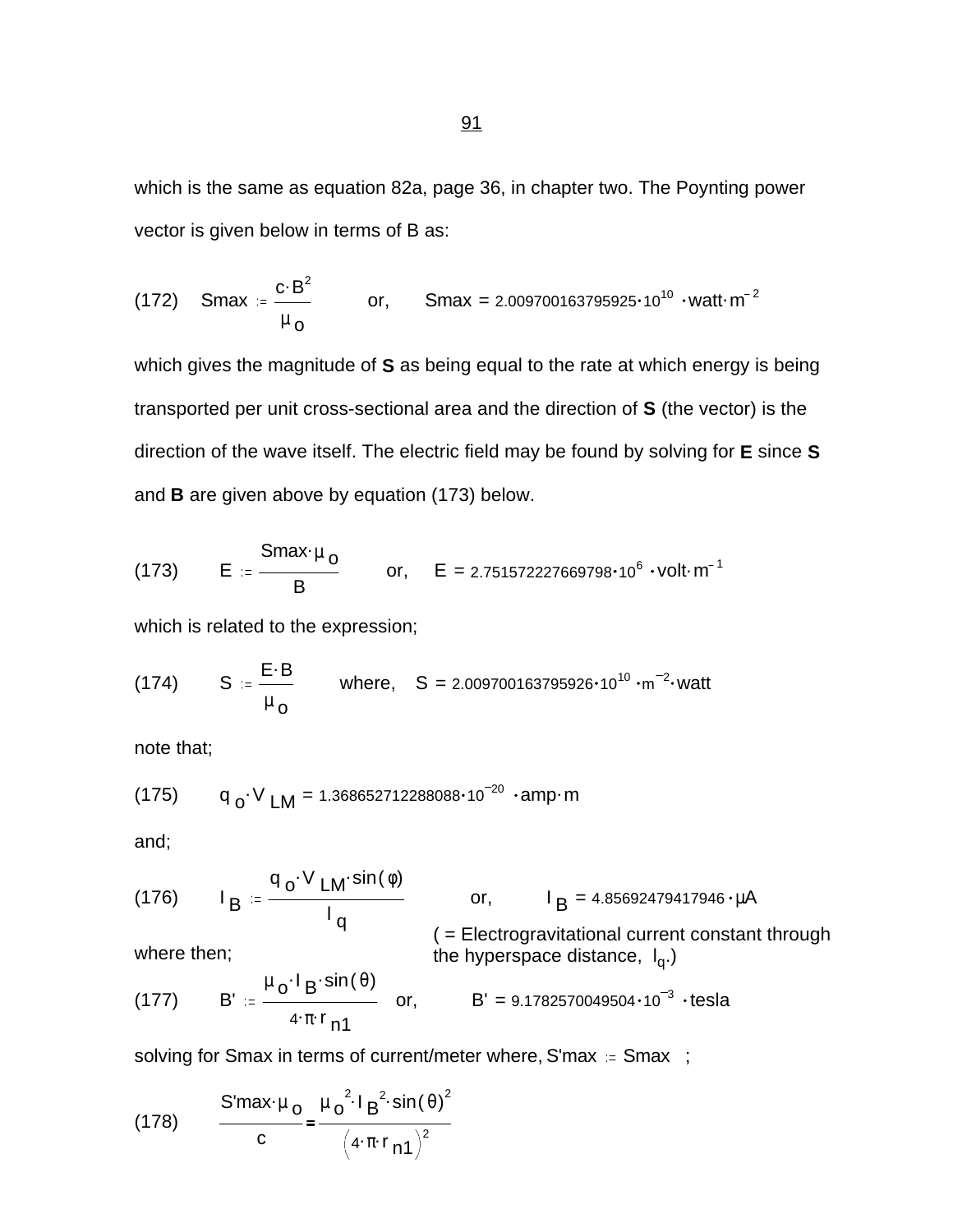has solution(s)

(179) S'max := 
$$
I_B^2 \cdot \frac{\sin(\theta)^2}{16 \cdot \pi^2 \cdot r_{n1}^2} \cdot \mu_0 \cdot c
$$
 where  
\nwhere, S'max = 2.009700163795926·10<sup>10</sup> ·watt·m<sup>-2</sup>  
\nand where, R<sub>S</sub> := c·μ<sub>O</sub> or, R<sub>S</sub> = 376.7303133310859·Ω  
\n( = Free-space impedance.)  
\nalso, S''max =  $(I_B^2)$  · R<sub>S</sub>  $\cdot \frac{\sin(\theta)^2}{16 \cdot \pi^2 \cdot r_{n1}^2}$ 

and thus, 
$$
S''max = 2.009700163795926 \cdot 10^{10} \cdot \text{watt} \cdot m^{-2}
$$

The above power in **S**`max is very large compared to expected quantum power levels at the Bohr radius of  $r_{n1}$ .

 The formula for quantum power related to the electrogravitational least quantum velocity vector  $V_{LM}$  is given below in equation (180). First some more constants need to be defined however.

h = 6.626075500·10<sup>-34</sup> joule-sec  
\n
$$
m_e
$$
 = 9.109389700·10<sup>-31</sup> kg  
\n $r_{LM}$  =  $\frac{h}{2 \cdot \pi \cdot m_e \cdot V_{LM}}$  or,  $r_{LM} = 1.355203610805924 \cdot 10^{-3} \cdot m$   
\n $L_Q = \frac{\pi \cdot \mu_o \cdot (r_{LM}^2)}{I_q}$  or,  $L_Q = 2.572983215823832 \cdot 10^3 \cdot \text{henry}$   
\n $C_Q = \frac{4 \cdot \pi \cdot \varepsilon_o \cdot (r_{LM}^2)}{r_{n1}}$  or,  $C_Q = 3.86159328077506 \cdot 10^{-6} \cdot \text{farad}$ 

then;  $I_{LM}$   $I_{LM}$ 

(180) S LMmax := L
$$
Q
$$
:  $\left(\frac{q_o}{t_{LM}}\right) \cdot \frac{1}{t_{LM}} \cdot \left(\frac{q_o}{t_{LM}}\right)$  where,  $I_{LM} = \frac{q_o}{t_{LM}}$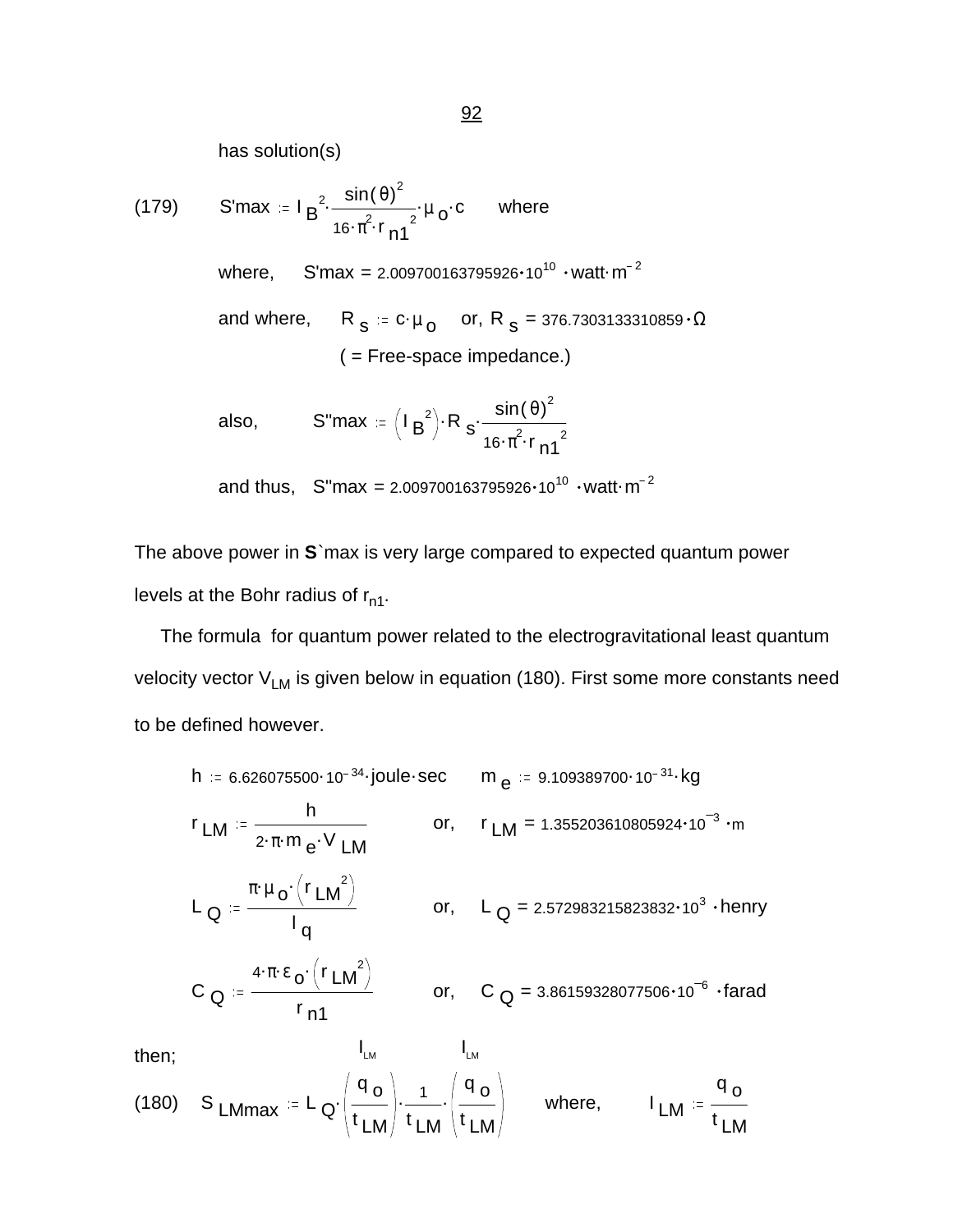S LMmax = 6.668880003409421  $\cdot$  10<sup>-32</sup>  $\cdot$  watt I  $_{LM}$  = 1.607344039464671 $\cdot$ 10<sup>-18</sup>  $\cdot$  amp

Then, And,

and also,

(181) 
$$
R_{Q} = \frac{h}{q_{o}^{2}} \quad or, \quad R_{Q} = 2.581280587436064 \cdot 10^{4} \cdot ohm
$$

or,

(182) 
$$
P_Q := \left(\frac{q_o}{t_{LM}}\right)^2 \cdot R_Q
$$
 or,  $P_Q = 6.668880009798361 \cdot 10^{-32} \cdot watt$ 

Resolving equation (179) for max power to equations (180) and (182) quantum power;

(183) 
$$
S_{QLM} = (I_B^2) \cdot R_S \cdot \frac{\sin(\theta)^2}{16 \cdot \pi^2 \cdot r_{LM}^2} \cdot (2 \cdot r_G \cdot I_q)
$$
 or,

where,

$$
S_{QLM} = 6.668879942072169 \cdot 10^{-32} \cdot \text{watt} \quad \text{and, } \frac{S_{QLM}}{P_Q} = 0.999999989844443
$$

The relationship of equation (183) above to Planks constant is established by the equation (184) below.

(184) 
$$
h' = \left[ (I_B^2) \cdot R_S \right] \cdot \frac{\sin(\theta)^2}{16 \cdot \pi^2 \cdot r} \cdot (2 \cdot r_c \cdot l_q) \cdot (t L M^2)
$$
  
\n $h' = 6.626075432708512 \cdot 10^{-34} \cdot joule \cdot sec$  where the ratio of h to  
\nwhere,  $\frac{h}{h'} = 1.000000010155557$ 

The equation in (184) above is similar to the equation (15) on page 9 where the macroscopic forms of field energy density times a **gate** consisting of area times time

 $h$  is;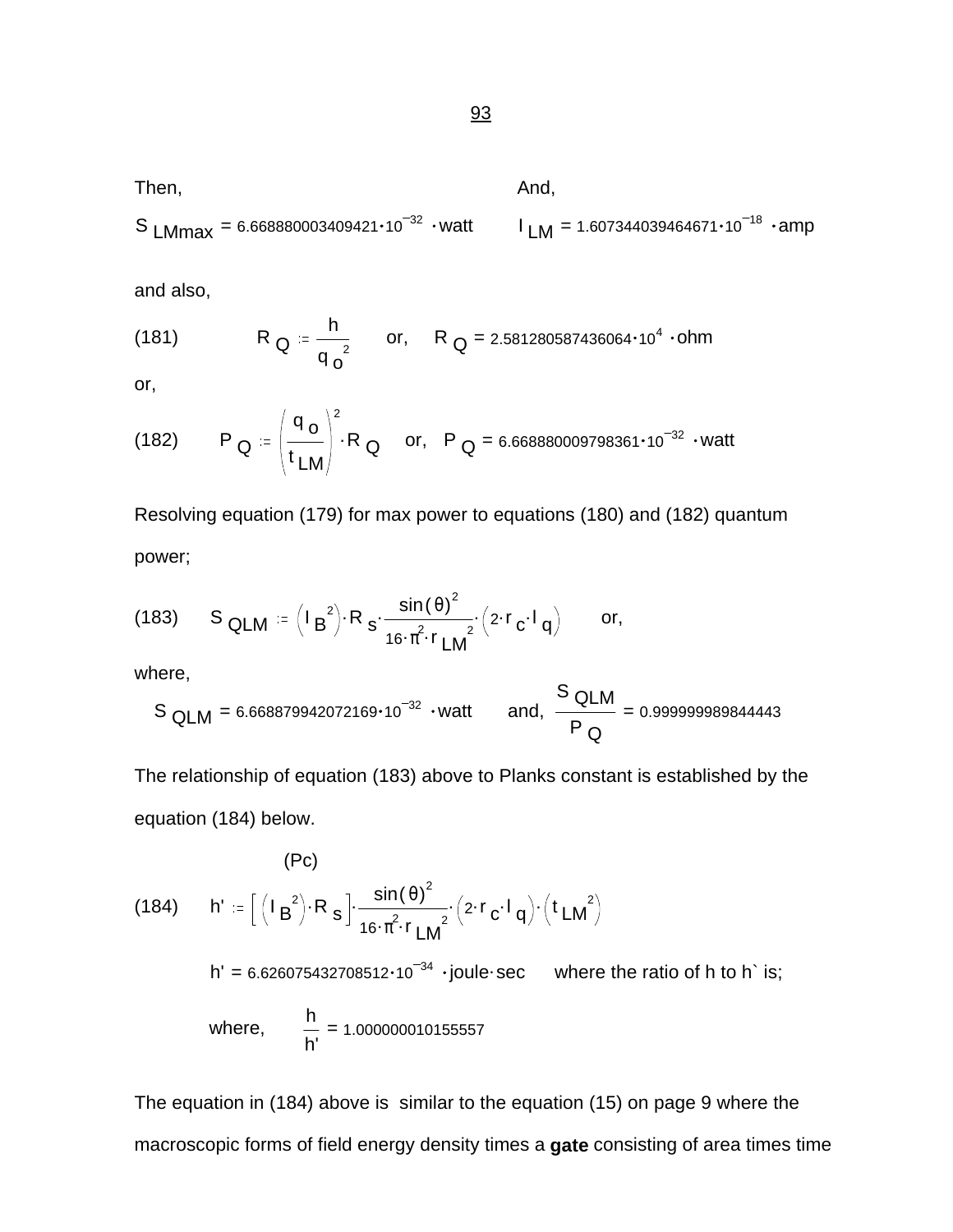yielded the least quantum related output form. Note that  $r_{LM}$  instead of  $r_{n1}$  is used in the denominator of equation (184) above which suggests that the conversion process from the electromagnetic domain of the **S** poynting power vector to the quantum electrogravitational domain is reliant on the least quantum electrogravitational distance r<sub>LM</sub><sup>2</sup> as a surface interface that when multiplied by the area time gate (2 r<sub>c</sub> l<sub>q</sub> t<sub>LM</sub><sup>2</sup>) interfaces directly to the quantum Plank power constant, h.

 Note also that there is a power constant expressed by the I2R term in equation (184) above and its numerical constant result is shown in equation (185) below.

(185) 
$$
P_C = (I_B^2) \cdot R_S
$$
 or,  $P_C = 8.886962025439721 \cdot 10^{-9} \cdot \text{watt}$   
\n( $=$  Electrogravitational power constant through  
\nthe hyperspace distance,  $I_q$ .)

where again,  $I_B = 4.85692479417946 \cdot 10^{-6} \cdot \text{amp}$  from equation (176). The quantum electrogravitational voltage constant through the hyperspace distance related to the power and current constants above is;

(186) 
$$
E_P = \sqrt{P_C \cdot R_S}
$$
 or,  $E_P = 1.829750799536748 \cdot mV$   
where,  $I_B = 4.85692479417946 \cdot \mu A$ 

and a quick check yields the product of E and I as;

(187) 
$$
P'_{C} = E_P I_B
$$
 or,  $P'_{C} = 8.886962025439721 \cdot 10^{-9} \cdot \text{watt}$ 

This power constant is a power kernel that may be tapped by the appropriate frequency differential pulse probe as examined on pages (66-68) previous in chapter 4. This power constant is also postulated as existing throughout all of space and the power kernel also embodies a constant force as will be shown later in eq. (196).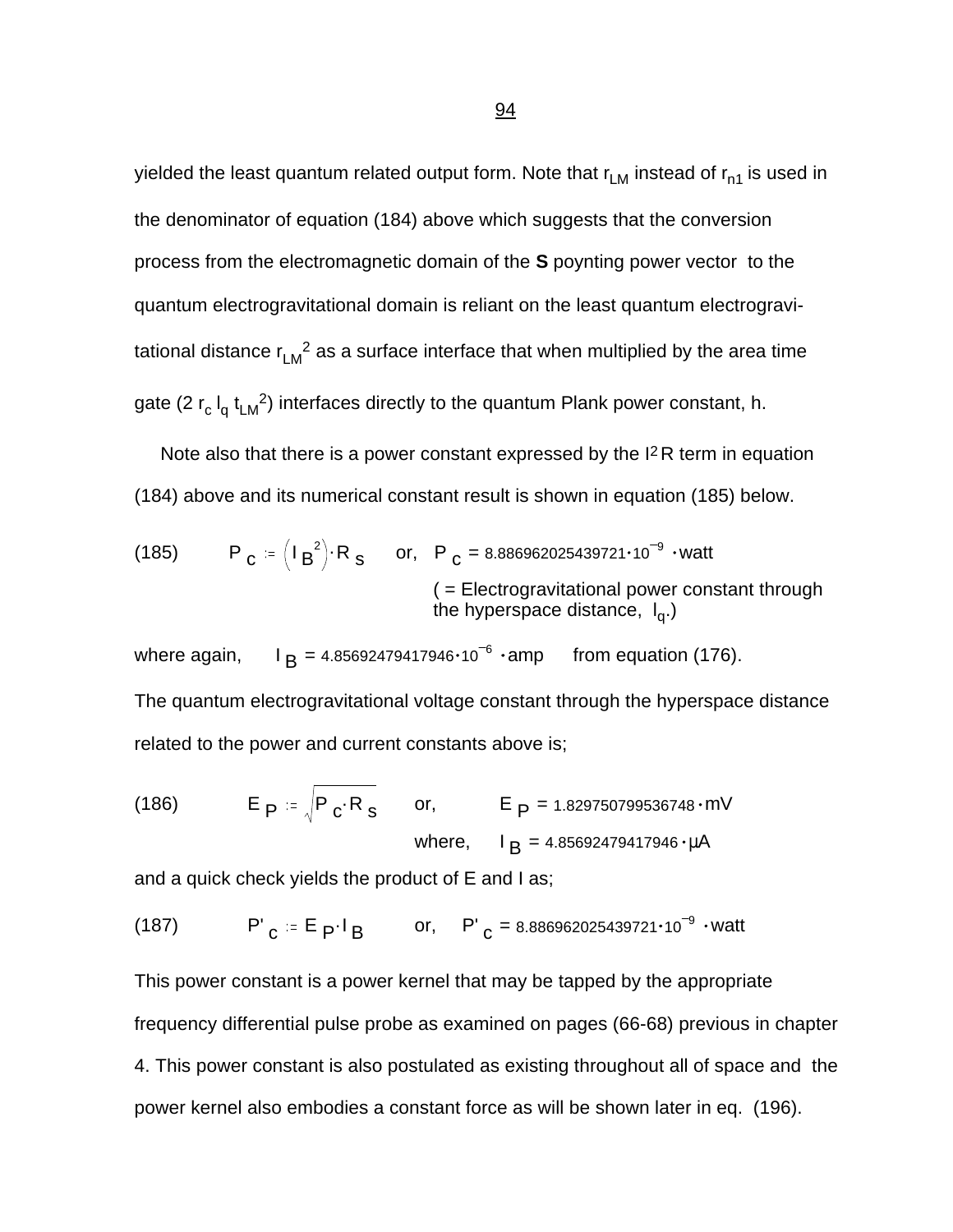It may be of interest to relate the free space Poynting vector power expression to the electrogravitational expression where the electrogravitational expression is repeated below from equations (82a), (82b), & (83) of pages 36-37 previous.

(188) (189)  
\n
$$
F_g = \left[ q_o \cdot V_{LM} \cdot \sin(\phi) \cdot \left( \frac{\mu_o \cdot q_o \cdot V_{LM} \cdot \sin(\theta)}{4 \cdot \pi \cdot l_q \cdot r_{n1}} \right) \right]^2 \cdot \mu_o
$$

where, 
$$
F_g = 1.982973075765094 \cdot 10^{-50} \cdot newton^2 \cdot \frac{henry}{m}
$$

and the Poynting vector power is presented below (as a rearranged form of equation (179)) in a form similar to equation (188) above.

(189) Sc = 
$$
\left(\frac{q_o \cdot V_{LM} \cdot \sin(\theta)}{4 \cdot \pi \cdot I_q \cdot r_{n1}}\right) \cdot R_s \cdot \left(\frac{q_o \cdot V_{LM} \cdot \sin(\theta)}{4 \cdot \pi \cdot I_q \cdot r_{n1}}\right)
$$
 are equal to amp/meter = magnetic field strength, = 4 $\pi$ ·l<sub>q</sub>·r<sub>n1</sub> (H) which is generally in-  
or, Sc = 2.009700163795926·10<sup>10</sup> ·watt·m<sup>-2</sup>

where, 
$$
\left( \frac{q_0 \cdot V_{LM} \sin(\theta)}{4 \cdot \pi \cdot 1_q \cdot r_{n1}} \right) = 7.303824859061991 \cdot 10^3 \cdot \text{amp} \cdot m^{-1}
$$
 (= (H) at  $r_{n1}$ )

and both equation (188) and (189) above can be combined into the equation below for the electrogravitational expression containing the Poynting power vector and related constants in separate parenthesis.

$$
r_{n1}
$$
\n(weber)

\n(newton/m²)

\n(weber)

\n(190)

\n
$$
Fgp := \left(\mu_o \cdot q_o \cdot V_{LM} \cdot \sin(\phi)\right) \cdot \frac{Sc}{c} \cdot \left(\mu_o \cdot q_o \cdot V_{LM} \cdot \sin(\phi)\right)
$$

where, Fgp = 1.982973075765095 $\cdot$ 10 $^{-50}$   $\cdot$ m $^{-2}$  $\cdot$ newton $\cdot$ weber $^{2}$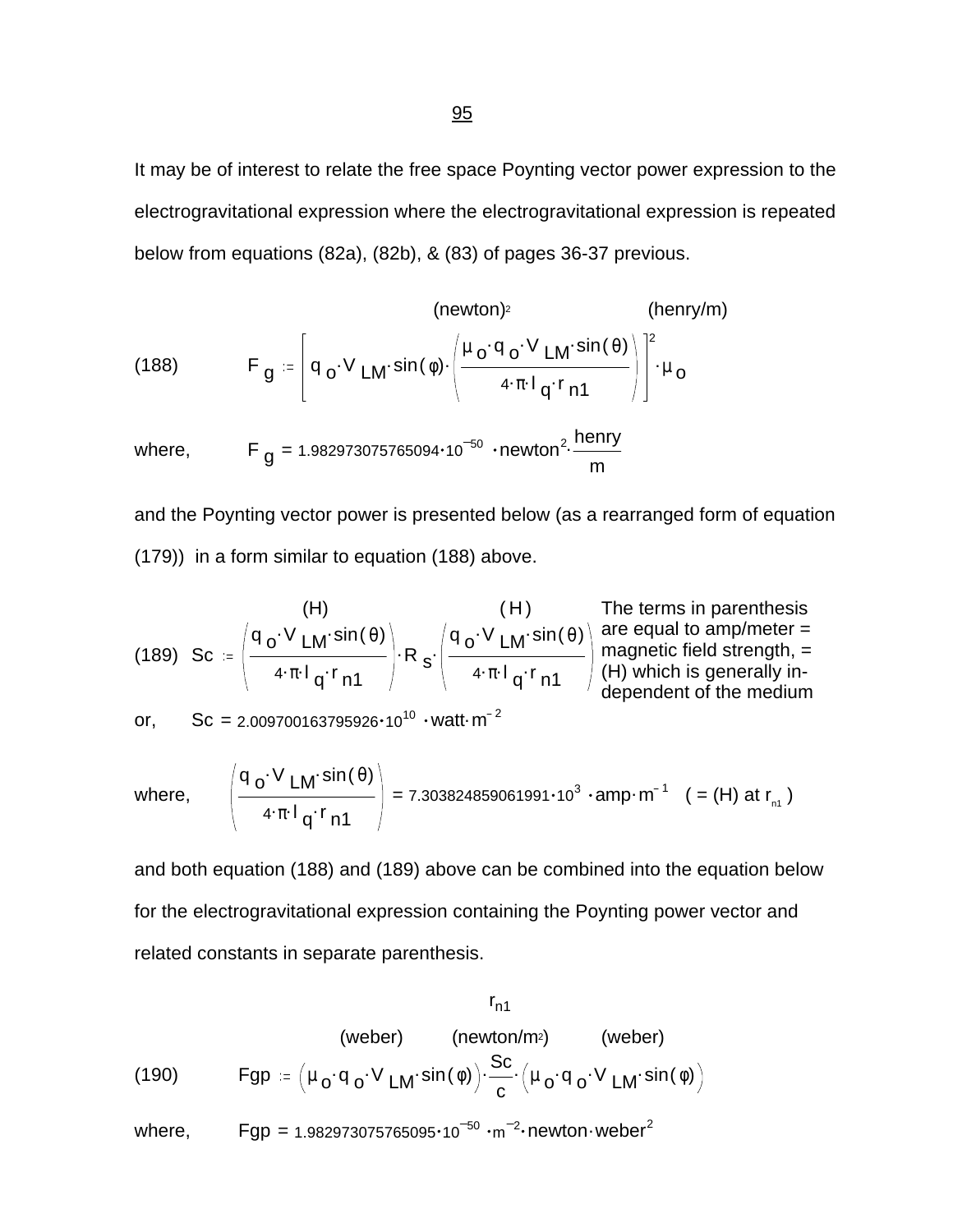and,

(191) 
$$
gk := (\mu_0 \cdot q_0 \cdot V_{LM} \cdot \sin(\phi))
$$
 note:  
where,  $gk = 1.719899721899381 \cdot 10^{-26}$   $\cdot$   $\text{weber}$  (volt x sec = weper)

Returning to equation (189) for the moment, it is of interest that the variable form of the Poynting vector power expression can be shown as equal to a power constant that is contained in the electrogravitational form as well as the electromagnetic form. This is shown below in equation (192).

(192) 
$$
\text{ScK} = \left(\frac{q_o \cdot V \ln \sin(\phi)}{I_q}\right) \cdot R_s \cdot \left(\frac{q_o \cdot V \ln \sin(\phi)}{I_q}\right)
$$

where,  $Sck = 8.886962025439721 \cdot 10^{-9} \cdot \text{watt}$  (= a radiation power constant.) and, from the above related equations in (186-187),

P' 
$$
_C
$$
 = 8.886962025439721·10<sup>-9</sup> · watt as a check.

Then utilizing the power constant in equation (192) above;

(193) 
$$
\text{Fgrav} := \left(\frac{\mu_0 \cdot q_0 \cdot V \cdot \text{Lm} \cdot \sin(\theta)}{4 \cdot \pi \cdot r_{n1}}\right) \cdot \left(\frac{\text{ScK}}{c}\right) \cdot \left(\frac{\mu_0 \cdot q_0 \cdot V \cdot \text{Lm} \cdot \sin(\theta)}{4 \cdot \pi \cdot r_{n1}}\right)
$$
\nor, 
$$
\text{Fgrav} = 1.982973075765095 \cdot 10^{-50} \cdot \text{newton} \cdot \text{weber}^2 \cdot \text{m}^{-2}
$$
\nand, 
$$
\text{Fgrav} = 1.982973075765095 \cdot 10^{-50} \cdot \text{newton}^2 \cdot \frac{\text{henry}}{\text{m}}
$$
\nalso.

where,

(194) 
$$
9k_{rn1} = \left(\frac{\mu_0 \cdot q_0 \cdot V_{LM} \cdot \sin(\theta)}{4 \cdot \pi \cdot r_{n1}}\right)
$$
  
or,  $9k_{rn1} = 2.586378598852638 \cdot 10^{-17} \cdot \frac{\text{weber}}{m}$  (at  $r_{n1}$ )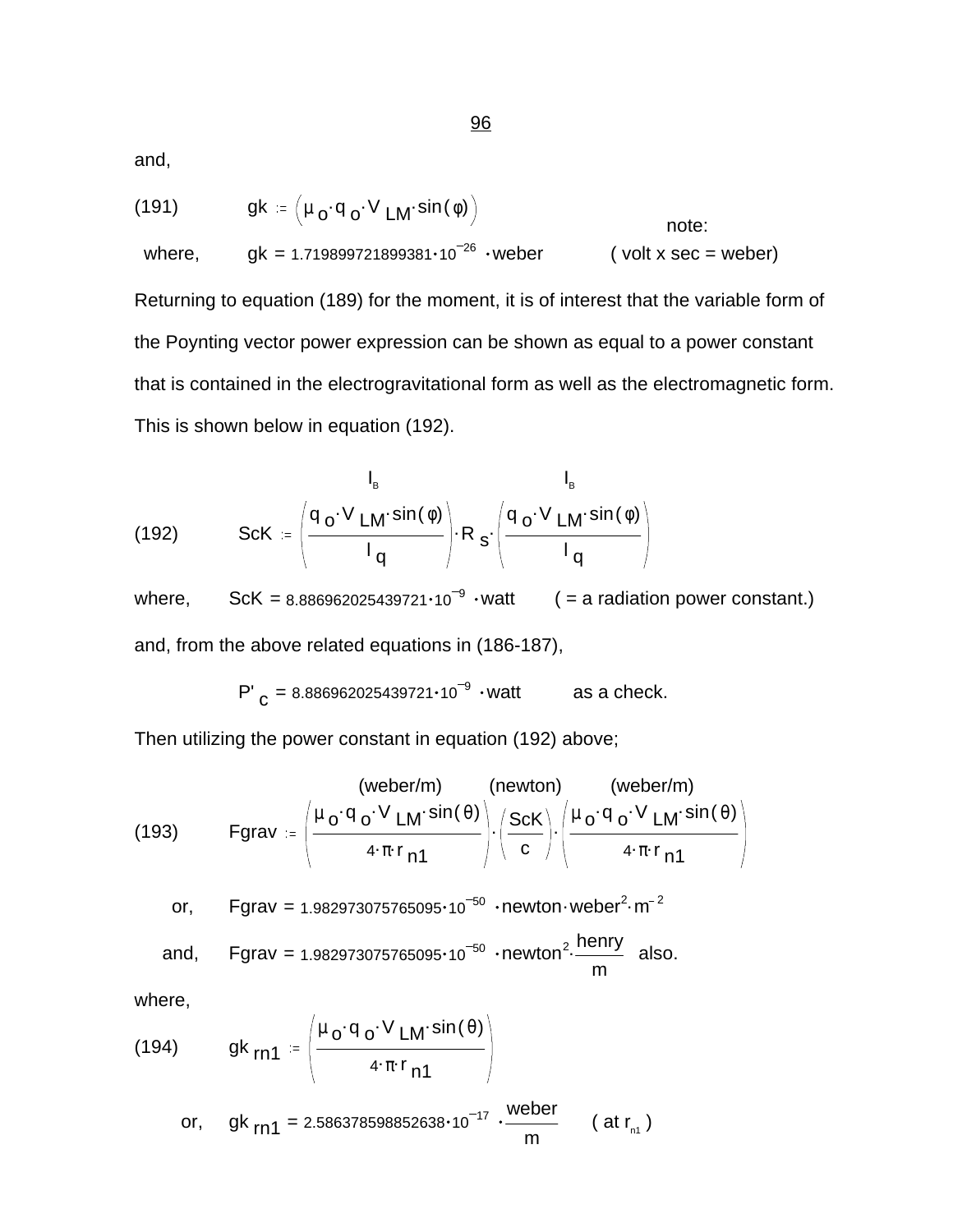and checking dimensional units;

(195) 
$$
9^k \text{rn1}^2 \cdot \frac{\text{ScK}}{c} = 1.982973075765096 \cdot 10^{-50} \cdot \text{newton} \cdot \frac{\text{weber}^2}{m^2}
$$

where,  $ScK - \frac{1}{2}$  =  $\frac{1}{16 \cdot \pi^2 \cdot r_{\text{n1}}^2}$  = 2.009700163795926 $\cdot$ 10<sup>10</sup>  $\cdot$  watt $\cdot$  m<sup>-2</sup> (at the Bohr radius.)

and, ScK = 8.886962025439721 $\cdot$ 10<sup>-9</sup>  $\cdot$ watt = the universal electromagnetic / electrogravitational quantum constant of least power radiation.

Also, it may be of interest to note that there is now demonstrated a new force constant related to the connecting term of the power constant divided by the velocity of light in equation (193) above and that is shown below in equation (196).

(196) 
$$
F_{GP} = \frac{ScK}{c}
$$
 or,  $F_{GP} = 2.964371447076138 \cdot 10^{-17}$  -newton

The force constant  $F_{GP}$  will also be ubiquitous to all of space and exist as part of the 'fabric' of space-time for all time.

 Equation (193) above is a statement involving a product of potentials times a power constant which suggests that the electrogravitational interaction may be an interaction involving the product of magnetic vector potentials and a least quantum power constant of radiation. The dimensional units in equation (195) tend to suggest that magnetic potentials seem to be at the heart of the electrogravitational action mechanism. There is also an interesting facet involving a unit of dimension related to fluid mechanics that relates to the electrogravitational expression. This is called the **poiseuille** and the definition is given below as a quote from the McGraw-Hill Dictionary of Scientific and Technical Terms, Fifth Edition as;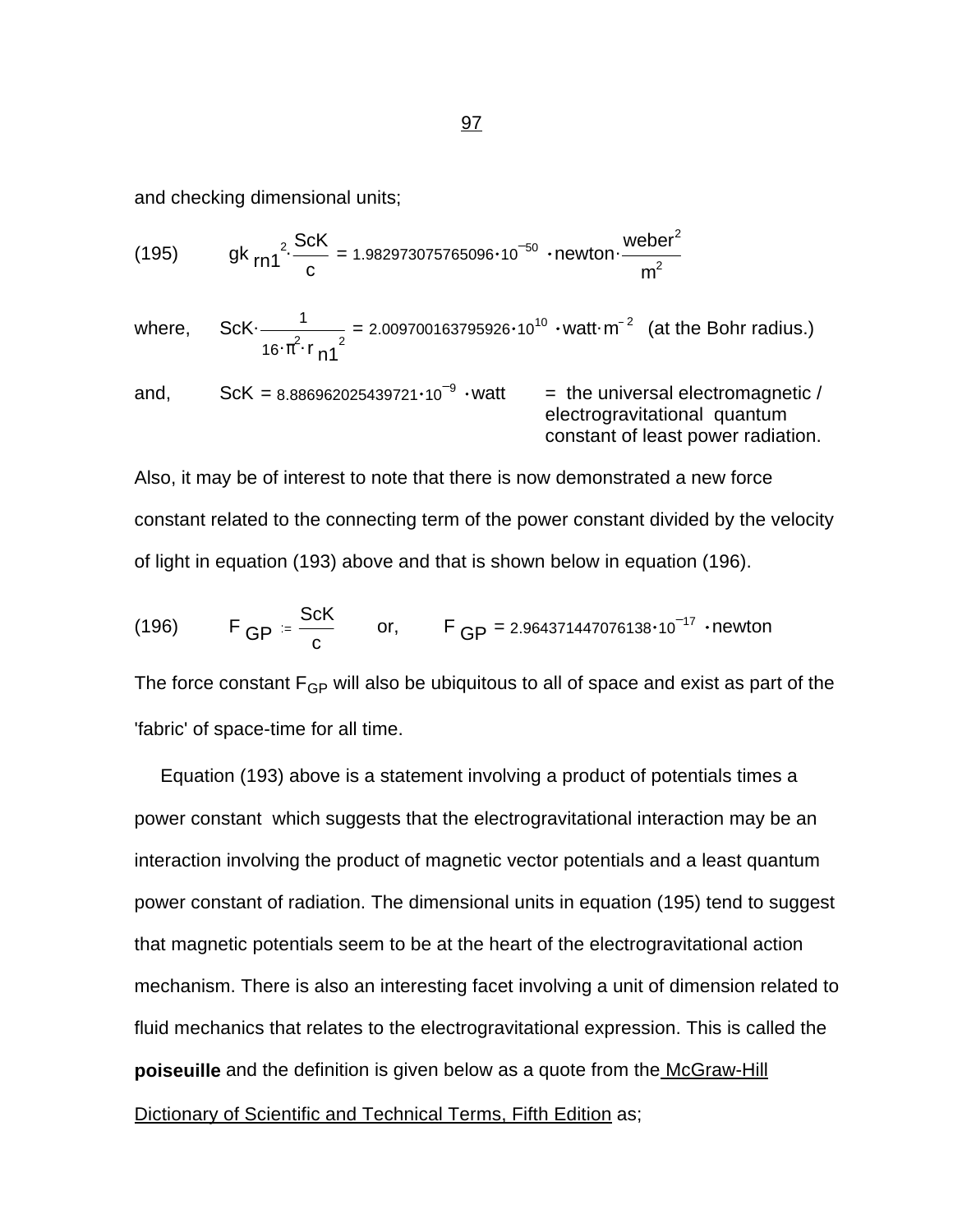*"poiseuille - A unit of dynamic viscosity of a fluid in which there is a tangential force equal to one newton per square meter resisting the flow of two parallel layers past each other when their differential velocity is one meter per second per meter of separation; equal to 10 poise; used chiefly in France. Abbreviated Pl."* 

The other unit, the **weber**, is defined as:

"**weber -** *The unit of magnetic flux in the meter-kilogram-second system, equal to the magnetic flux which, linking a circuit of one turn, produces in it an electromotive force of 1 volt as it is reduced to zero at a uniform rate in 1 second. Symbolized Wb."* (From the same source as the definition of the poiseuille.) Then repeating equation (193) in equation (197) below;

(197) (weber/m) (newton) (weber/m)  
\n(197) Fgrav := 
$$
\left(\frac{\mu_0 \cdot q_0 \cdot V_{LM} \sin(\theta)}{4 \cdot \pi \cdot r_{n1}}\right) \cdot \left(\frac{ScK}{c}\right) \cdot \left(\frac{\mu_0 \cdot q_0 \cdot V_{LM} \sin(\theta)}{4 \cdot \pi \cdot r_{n1}}\right)
$$

and now the poiseuille is defined in terms of the poise as:

$$
poiseuille = 10 \cdot poise
$$

then; 
$$
Fgrav = 1.982973075765095 \cdot 10^{-50} \cdot \text{weber-volt}
$$
 poiseuille

 The units of gravity (electrogravitation) expressed in weber-volt- poiseuille directly implies the concept of induced potential linked to flowing parallel layers of flux and is also strikingly related to a facet of chaos theory involving chaos caused by viscosity when flow is pushed past the limit of local stability to bifurcation. It implies that gravity may exhibit chaotic action if the density of the local field were pushed high enough and the potential gradient were strong enough. This was explored in part in pages 43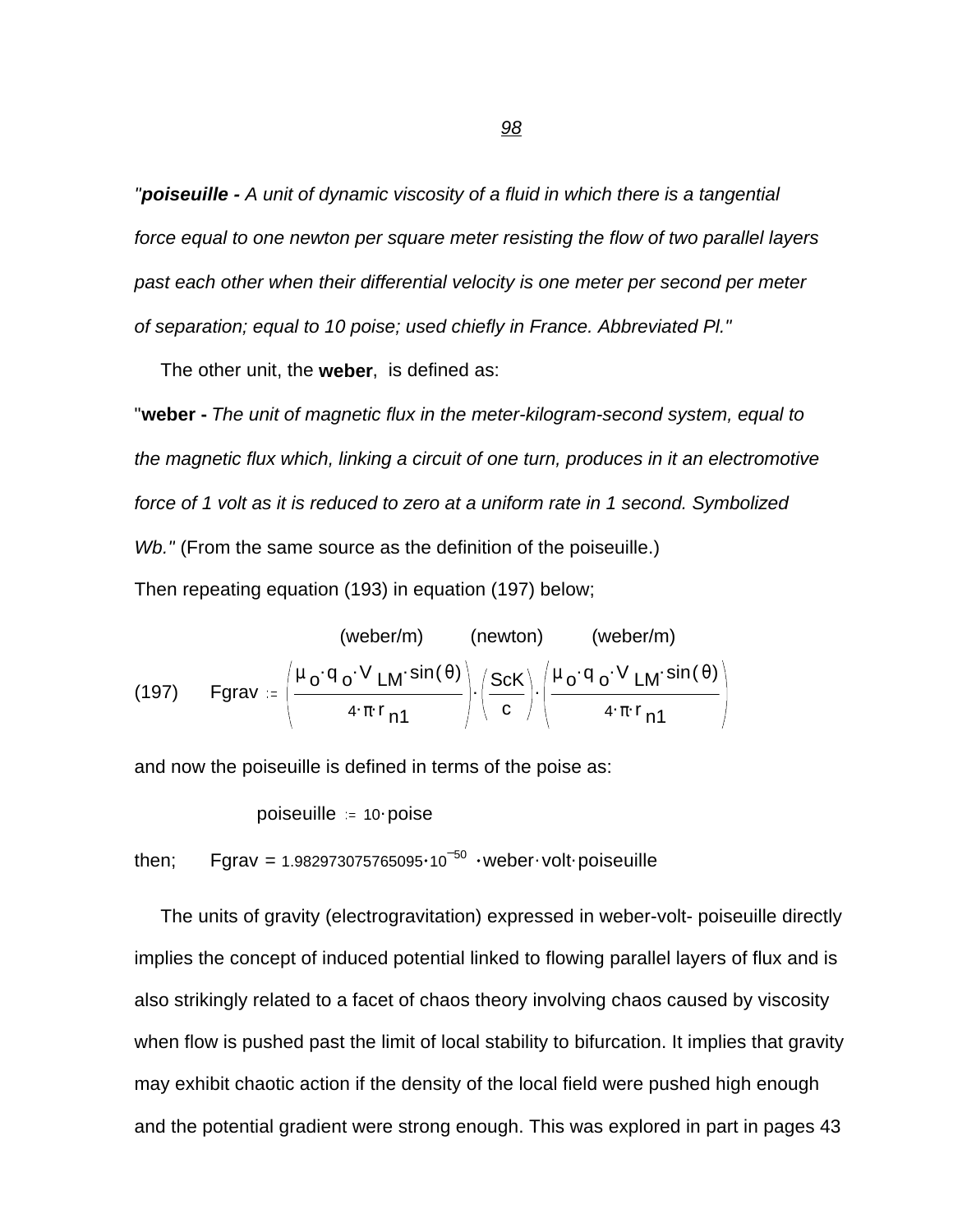to 47 of chapter three. The link to fluid mechanics by the equation in (197) previous is intriguing to say the least.

 Other units resulting from further dimensional analysis of equation (193) can be illustrated as shown below as equation (198) below.

(198) 
$$
\Phi \qquad F \qquad B
$$
  
\n(weber) (newton) (tesla)  
\n
$$
F \text{grav} := \left( \frac{\mu_0 \cdot q_0 \cdot V \text{ LM} \cdot \sin(\theta)}{4 \cdot \pi} \right) \cdot \left( \frac{\text{ScK}}{c} \right) \cdot \left( \frac{\mu_0 \cdot q_0 \cdot V \text{ LM} \cdot \sin(\theta)}{4 \cdot \pi \cdot r_{n1}^2} \right)
$$

where,

Fgrav =  $1.982973075765095 \cdot 10^{-50}$  ·weber·newton·tesla

and the units in parenthesis may be listed as follows for their values as;

(199) \tweber 
$$
GK := \left(\frac{\mu_0 \cdot q_0 \cdot V_{LM} \cdot \sin(\theta)}{4 \cdot \pi}\right)
$$

or, weber 
$$
_GK = 1.368652711813313 \cdot 10^{-27}
$$
 weber (= a constant.)

(200) 
$$
newton_{GK} = \left(\frac{ScK}{c}\right) \quad where \quad ScK = 8.886962025439721 \cdot 10^{-9} \cdot wait \quad (= Equation (192))
$$

or, 
$$
newton \, GK = 2.964371447076138 \cdot 10^{-17} \cdot newton
$$

(201) 
$$
\Delta \text{tesla} = \left( \frac{\mu_0 \cdot q_0 \cdot V \ln \sin(\theta)}{4 \cdot \pi \cdot r_{n1}^2} \right) = a \text{ constant} = \text{eq. (196)}.
$$
\n
$$
\text{or, } \Delta \text{tesla} = 4.88754685455617 \cdot 10^{-7} \cdot \text{tesla} \qquad (\text{At } r_{n1})
$$

 The above analysis of equation (198) by equations (199), (200), and (201) present the electrogravitational equation in the form of a constant weber unit times a constant involving a quantum power unit divided by the velocity of light (which produces a newton force constant) and finally the product of those two times a tesla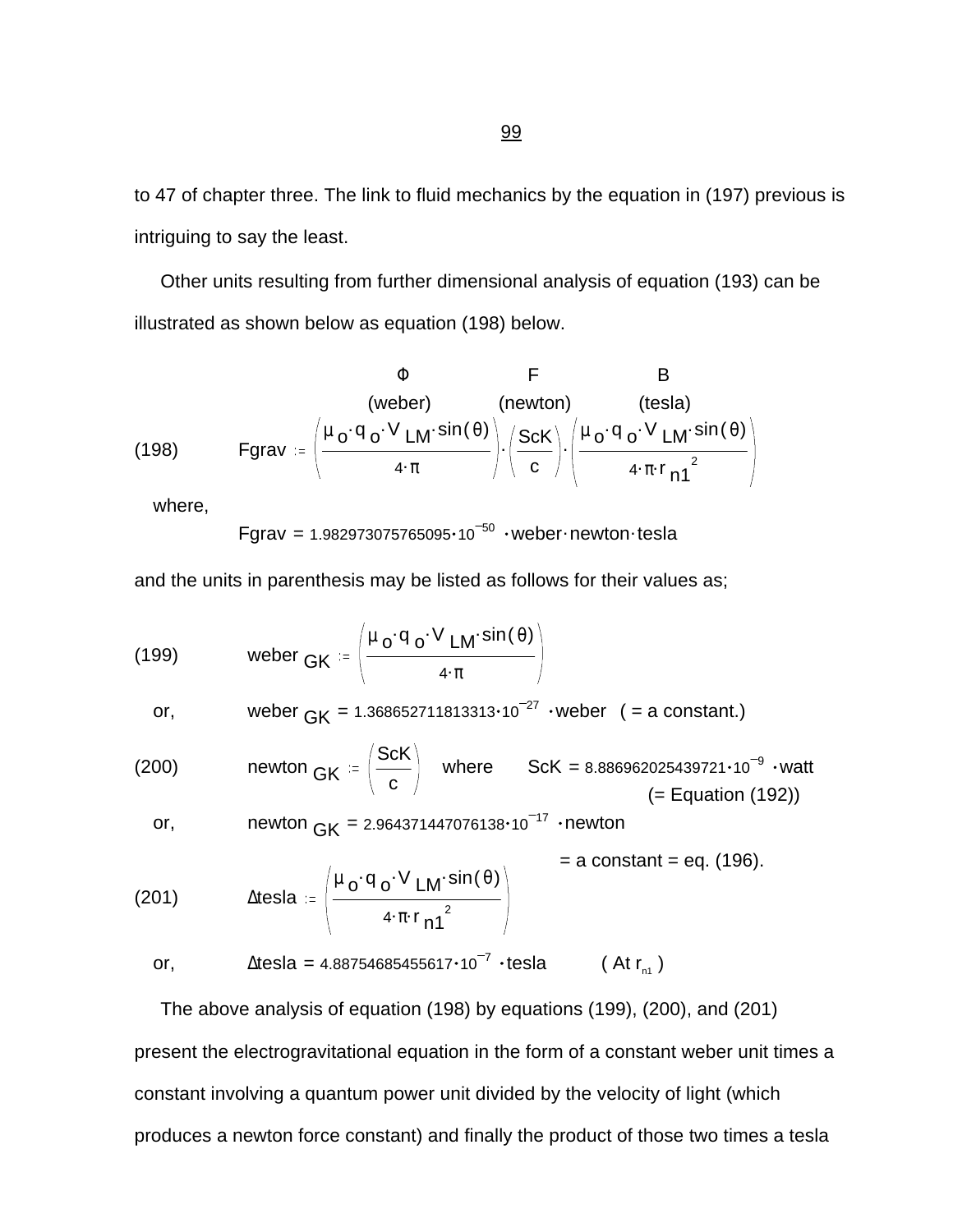unit whose strength is inversely proportional to the square of the action radius in the denominator and this net final product equals the quantum electrogravitational force.

 The analysis clearly shows the electromagnetic nature of gravitation as well as the mechanics of the constituents in their contribution to the total electrogravitational action. Equation (199) is the quantum electrogravitational flux constant (weber), equation (200) is the quantum power-newton constant, and equation (201) is the quantum variable of magnetic induction (tesla) inversely proportional to the interaction radius squared. (Also tesla is known as the weber/meter<sup>2</sup> and is usually denoted by the capital letter B. Also the weber is denoted by the symbol Φ.) From the above the action can be said to flow like a fluid that contains a quantum magnetic constant and a quantum power constant with a magnetic induction strength inversely proportional to the square of the interaction distance.

 It may be of interest to ponder about whether or not the electrogravitational action has a quantum wave nature and the force is controlled by that wave from one point of interaction to another somewhat like an ordinary electromagnetic wave or if it has a medium of transport that is only a little like the electromagnetic wave or even if the action is not of the wave process at all. It may well be that it certainly has an energy density and thus an equivalent frequency in the quantum sense. Further, that energy equivalent frequency is most likely related to a packet mechanism, also in the quantum sense. Thus it is proposed that it can exhibit local wavelike properties at the point of action-reaction but may not travel from one point to another like an ordinary electromagnetic wave.

That is, the ScK/c portion representing the power constant of equation (192)

#### <u>100</u>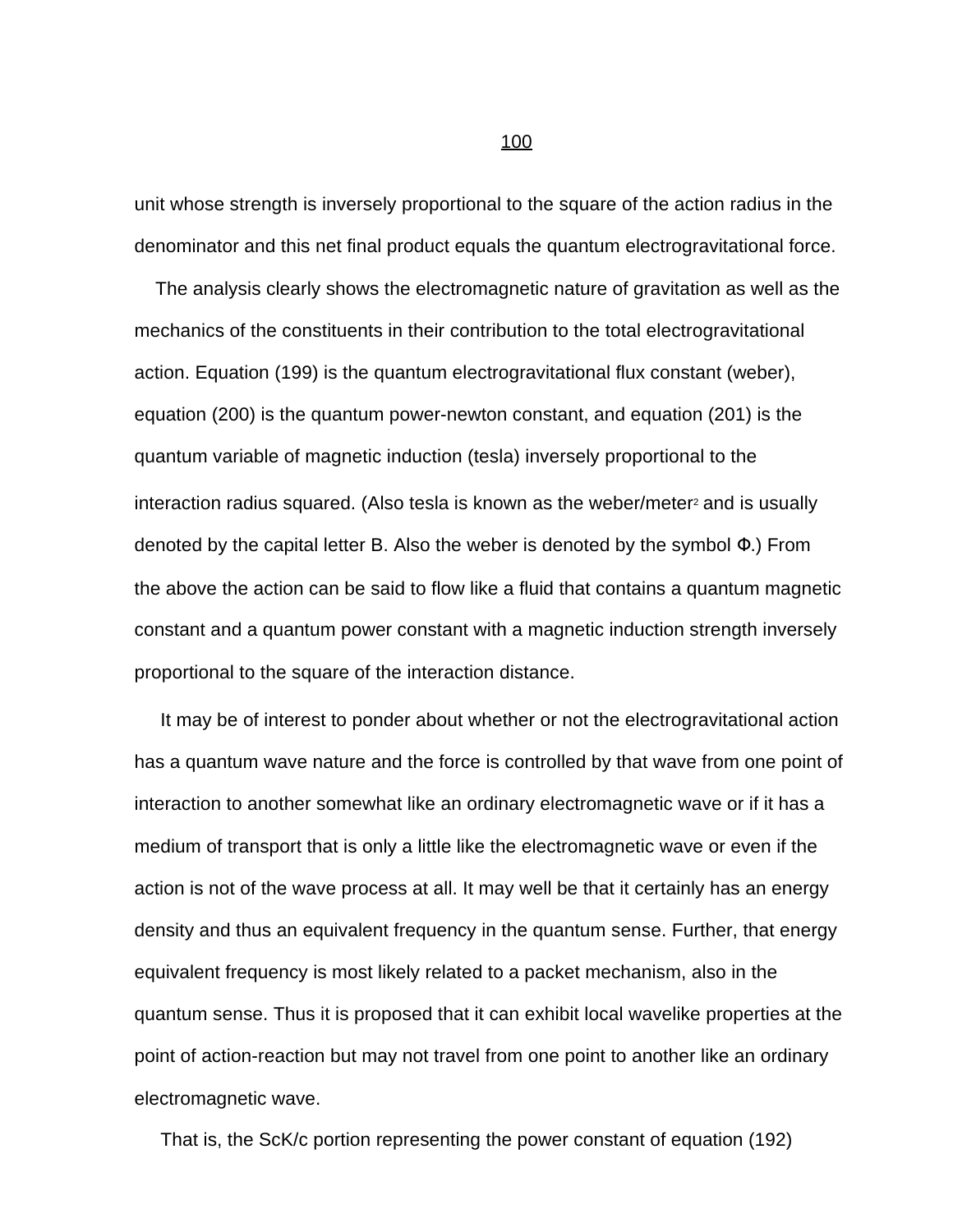divided by the free space velocity of light, (which further defines the quantum force constant in equation (196)), may exhibit local wave like properties. This is shown in equation (197) and (198) in its entire form. It is also postulated that in between local action points the electrogravitational energy flows in quantum packets of magnetic flux that over time appear to be continuously acting on all matter. **In other words the gravitational energy spends part of the time in hyperspace and part of the time in normal space.** 

This is closely related to the wavefunction  $\psi$  as encountered in quantum mechanics. This wavefunction can be utilized in Schrodingers wave equation to arrive at the probability of where a particle is as well as its amplitude at any given time. This quantum concept will be examined fully in the last chapter where the vector magnetic potential is more fully examined in light of the work by David Bohm. His pioneering work on potentials related to wave mechanics has far reaching implications that are very close to my own work insofar as the non-local aspect of particle interaction at a distance is concerned.

 The vector relationship of the electrogravitational constituents in equation (198) may well place the variable tesla at 90 degrees to the q<sub>o</sub>\*V<sub>LM</sub> current and the force constant 90 degrees to the weber constant. Then the direction of potential would be 90 degrees to the weber constant and the variable tesla unit. This of course is a fourth dimensional unit not directly perceivable in normal three dimensional space. A likely mechanism showing three of the four action motions is shown next in figure 5. The fourth action will be left to the reader to imagine as being in hyperspace where all points in three dimensional space become one point.

<u>101</u>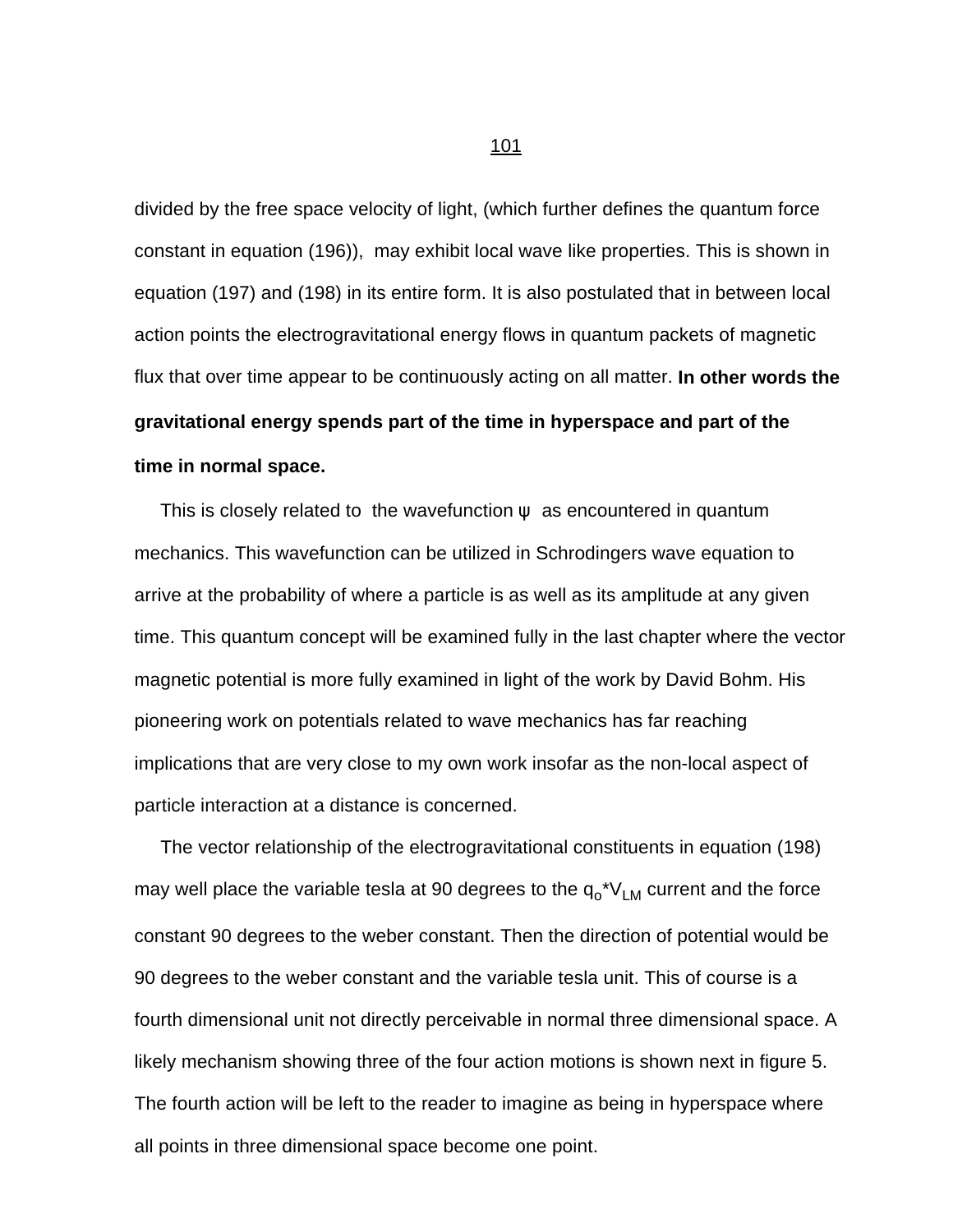

The torus packet would appear as an expanding probability wave with three dimensional locations connected by four dimensional hyperspace.

 Then in a partial sense, the electrogravitational action may well act at a distance instantaneously but the reaction result in normal space must be at a velocity less than the velocity of light in free space.

 The resulting torus shape in three dimensions can be shown with the aid of Mathcads ability to plot parametric surface plots. In fact there exists in the Mathcad user guide the following useful and pertinent example. This is a static example. (Non-expanding.) First, the following parameters are established:

 $a := 0..20$  b = 0..20 r = 1 R = 1  $\phi_a$ 2 π a 20  $\theta_{\sf b}$  $2 \cdot \pi \cdot b$ 20  $\bm{\mathsf{X}}_{\mathbf{a},\,\mathbf{b}}\coloneqq \Bigl(\bm{\mathsf{R}}+\bm{\mathsf{r}}\!\cdot\!\cos\bigl(\bm{\phi}_{\mathbf{b}}\bigr)\Bigr)\!\cdot\!\cos\bigl(\bm{\phi}_{\mathbf{a}}\bigr) \qquad\qquad \bm{\mathsf{Y}}_{\mathbf{a},\,\mathbf{b}}\coloneqq \Bigl(\bm{\mathsf{R}}+\bm{\mathsf{r}}\!\cdot\!\cos\bigl(\bm{\theta}_{\mathbf{b}}\bigr)\Bigr)\!\cdot\!\sin\bigl(\bm{\phi}_{\mathbf{a}}\bigr)$  $\mathsf{Z}_{\mathsf{a},\mathsf{b}} \coloneqq \mathsf{r} \hspace{-1.5pt} \cdot \hspace{-1.5pt} \mathsf{sin} \hspace{-1.5pt} \left( \theta_{\mathsf{b}} \right)$ See plot #7 on page 103 next.

#### 102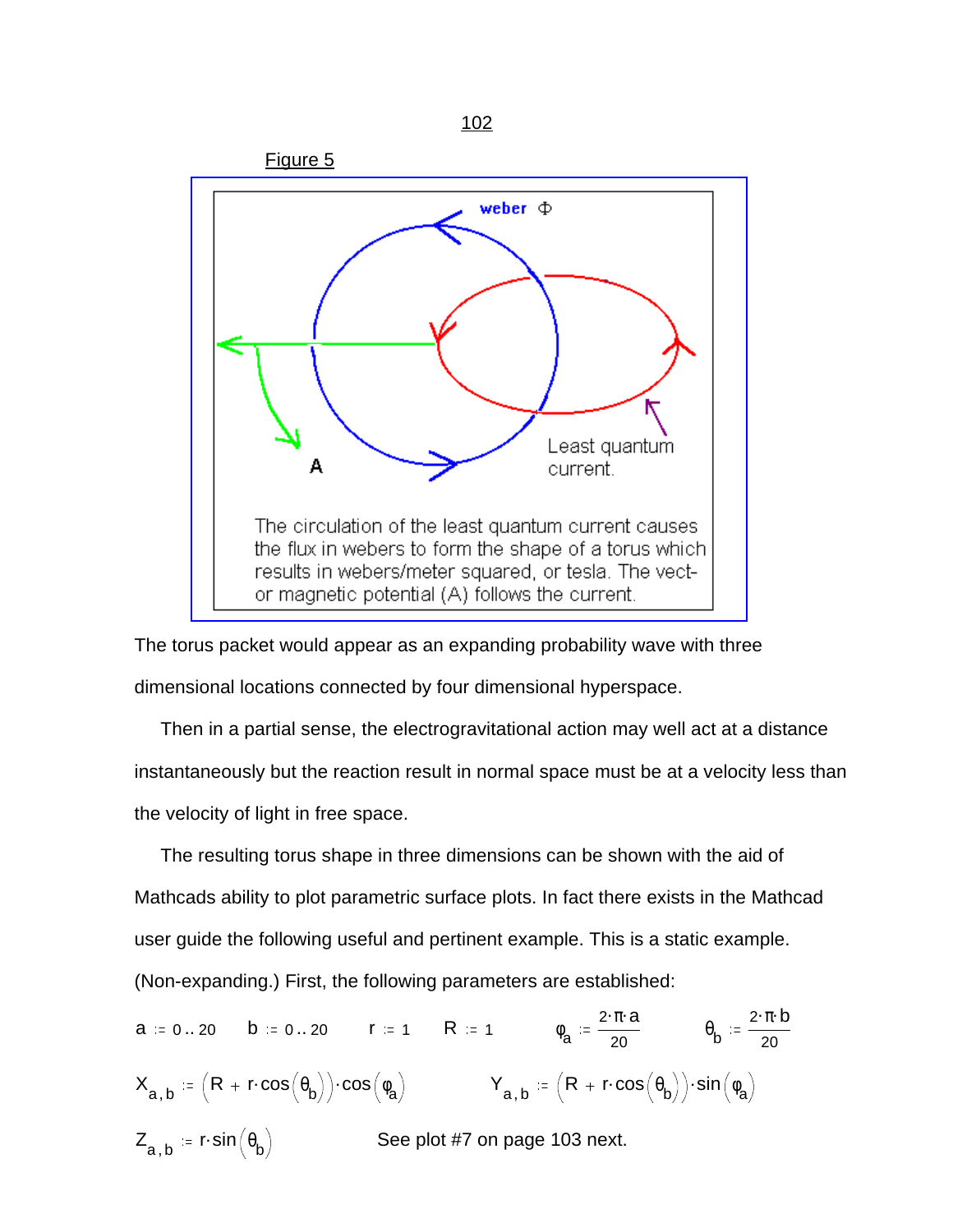



The above is from page 425 of the Mathcad 5.0+ manual.

 The outside surface of the torus is the variable tesla component inversely proportional to the area at some instant of time and is step-expanding outwards at a rate directly proportional to time. The area of a torus at  $r_{n1}$  is given below in eq. (202).

(202) A 
$$
T = 4 \cdot \pi^2 \cdot r_{n1}^2
$$
 where, A  $T = 1.105508446674703 \cdot 10^{-19} \cdot m^2$ 

This is equivalent to linking two wavelengths through each other and then rotating and expanding them at the same time.

 Returning to equation (192), the concept of a radiation power quantum constant is important in the sense that it must be ubiquitous to all matter or radiation. It is making the statement for a power that can be tapped if the proper control probe frequencies are applied. The power constant eq. in (192) is repeated in equation (203) below.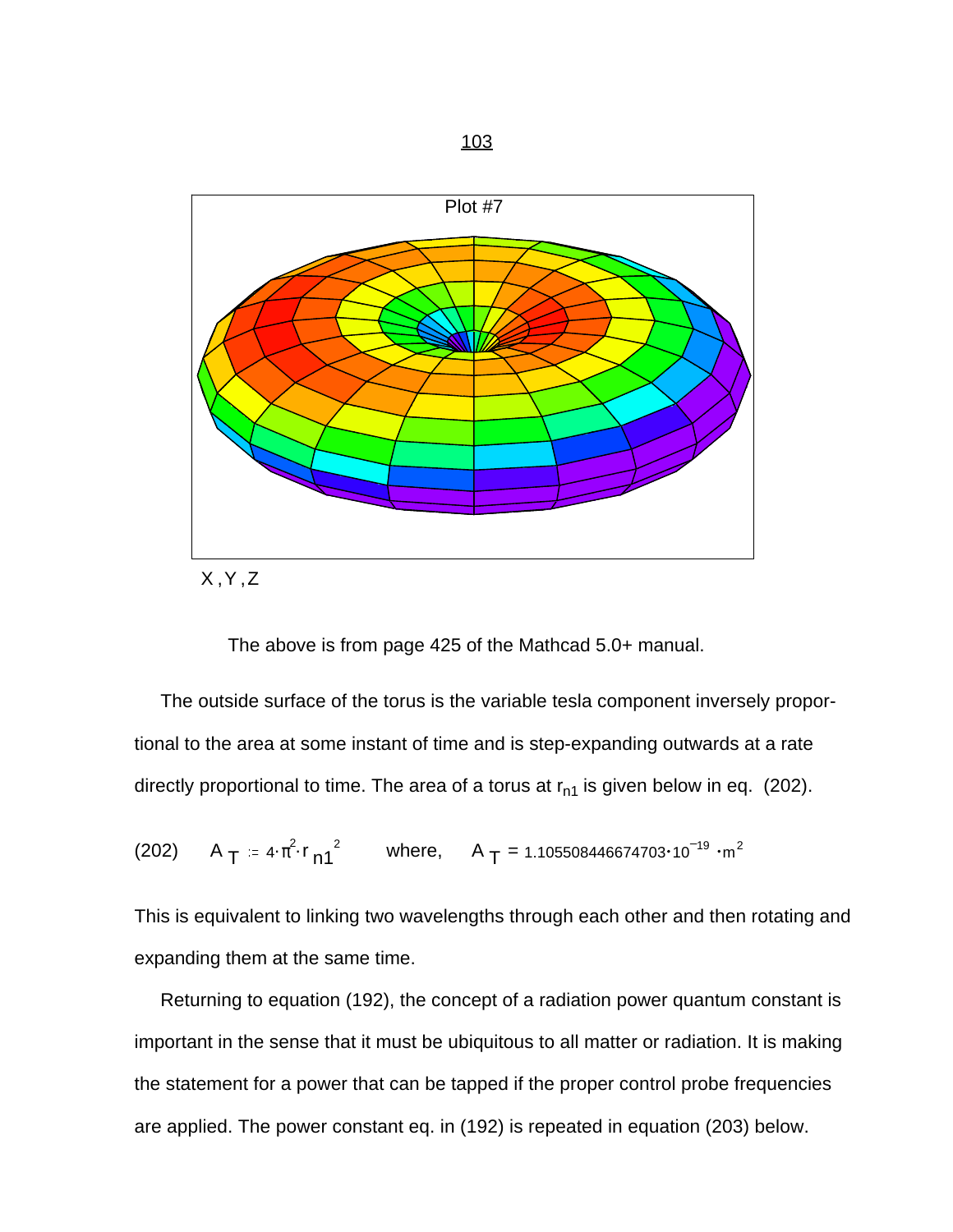Restoring the initial phase angle definitions,  $\qquad \theta = \frac{\pi}{2}$ 2 φ π 2

Then,  
\n
$$
\begin{array}{ccc}\n & I_{\mathsf{B}} & I_{\mathsf{B}} \\
(203) & \text{ScK} & = \left(\frac{q_0 \cdot V_{\mathsf{LM}} \cdot \sin(\phi)}{I_q}\right) \cdot R_s \cdot \left(\frac{q_0 \cdot V_{\mathsf{LM}} \cdot \sin(\phi)}{I_q}\right)\n\end{array}
$$

where,  $SCK = 8.886962025439721 \cdot 10^{-9}$  · watt

Since power is energy per unit time then a time product with the ScK power above that would equal the least quantum electrogravitational energy quantum is derived below in equation (204).

where,  $E_{LM} = h \cdot f_{LM}$  or,  $E_{LM} = 6.647443301402777 \cdot 10^{-33}$   $\cdot$  joule

then,

(204) 
$$
t_{ScK} = \frac{E_{LM}}{ScK}
$$
 or,  $t_{ScK} = 7.479995168623291 \cdot 10^{-25} \cdot sec$ 

the maximum energy in electron volts related to  $t_{\text{sck}}$  is solved for below in equation (205). (Derived from Heisenbergs uncertainty principle  $h = E \times T$  and electron volts = energy / q<sub>o</sub>.)

where, Gev  $= 1.10<sup>9</sup>$  volt then:

(205) 
$$
eV_g = \frac{h}{q_o \cdot t_{ScK}}
$$
 or,  $eV_g = 5.528973142799933 \cdot GeV$ 

The equation in (205) above may suggest the existence of a quasi-particle that ordinarily is invisible but can make itself felt gravitationally and perhaps in some way electromagnetically or through the weak force. The ratio of the energy in electron volts of the proton by comparison is given below.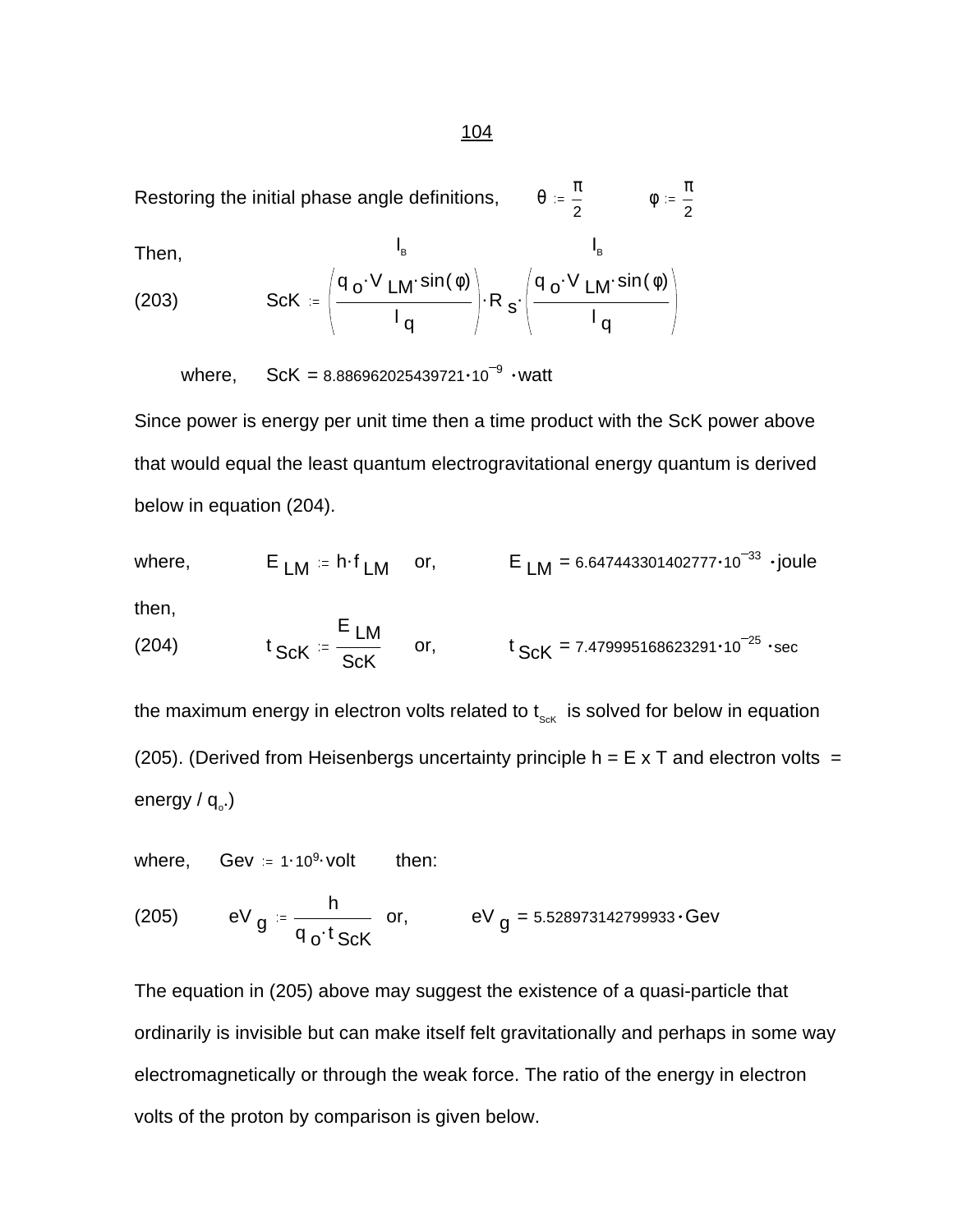where,  $m_{\text{D}} = 1.672623100 \cdot 10^{-27}$  kg

then, 
$$
eV_p = \frac{m_p \cdot c^2}{q_o}
$$
 or,  $eV_p = 9.382723404280287 \cdot 10^8 \cdot volt$ 

or,

(206) qVratio = 
$$
\frac{eV}{eV_p}
$$
 and qVratio = 5.892716756712322

 Equation (206) suggests the expectant mass of the quasi-particle carrying the constant power ScK to be equal to the mass of the proton times the ratio in equation (206).

then,

(Electrograviton and/or Higgs boson?) (207 M  $_{\rm Sck}$  = m  $_{\rm p}$  qVratio or, M  $_{\rm Sck}$  = 9.856294169034111 $\cdot$ 10<sup>-27</sup>  $\cdot$ kg It is postulated here that the  $M_{Sck}$  quasi-particle may be likened to the H<sup>o</sup> (Higgs) boson if not at times the same. Then the link for a connection particle between the electromagnetic, electroweak, and the electrogravitational force-action may be embodied in the above constant power particle in equations (205), (206), and (207). Further, the ScK power constant may be complex constant power in the sense that if it were terminated into a proper conjugate load it would supply that power to the load indefinitely. (Definitely food for thought.)

 It is of interest that the force constant of ScK divided by c (which was presented by equation (196)) further divided by the mass of the  $M_{Sck}$  particle is shown to yield the quantum electrogravitational acceleration constant  $A_{em}$  which was first presented as equation (56) on page 22.

This is shown in equation (208) next.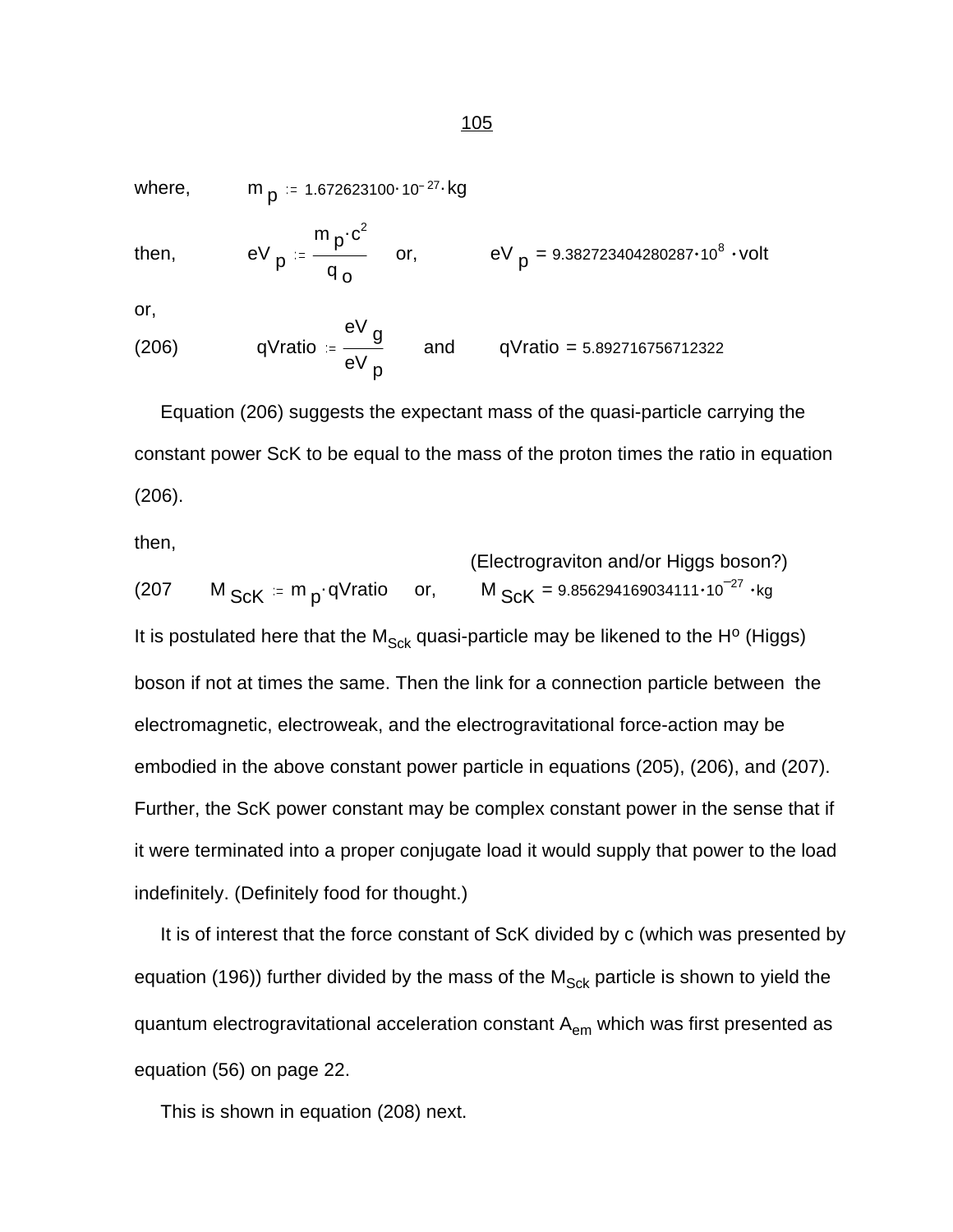(208) 
$$
A_{LM} = \frac{F_{GP}}{M_{SCK}}
$$
 or,  $A_{LM} = 3.007592302175207 \cdot 10^{9} \cdot m \cdot sec^{-2}$   
and,  $A_{em} = c \cdot f_{LM}$  or,  $A_{em} = 3.007592302175207 \cdot 10^{9} \cdot m \cdot sec^{-2}$ 

where the two accelerations are shown to be identical.

The electrogravitational equation in (198) above may provide some clue to how the ScK power constant particle may be induced to make an appearance. The generation of the appropriate weber and tesla field interaction by quantum means would likely create the connection particle ScK. Thus control of an electrogravitational field as well as creating a tap into a limitless power source is a possible result of the correct application of a system of interacting magnetic fields on a quantum scale.

 In order that the electrogravitational equation may be applied to the macroscopic scale with the proper force sign a small change may be made to the action-reaction angle for  $\phi$  in equation (203) above. This is accomplished in equation (209) below as well as some scaling for the proper force magnitude by reason of mass ratios of the individual masses being considered to the mass of one electron. The total force being considered will be for a one kilogram mass at the surface of the Earth and the ratio of the total mass of the Earth to one electron will represent the #1 multiplier and the mass of one kilogram to one electron will represent the #2 multiplier. Also the ScK constant power function will then become a sum total of the multiples of the mass of an electron that will equal the #1 multiplier with the product of the sum total of the multiples of the mass of one electron that will equal the #2 multiplier. Let the following constants be established for input: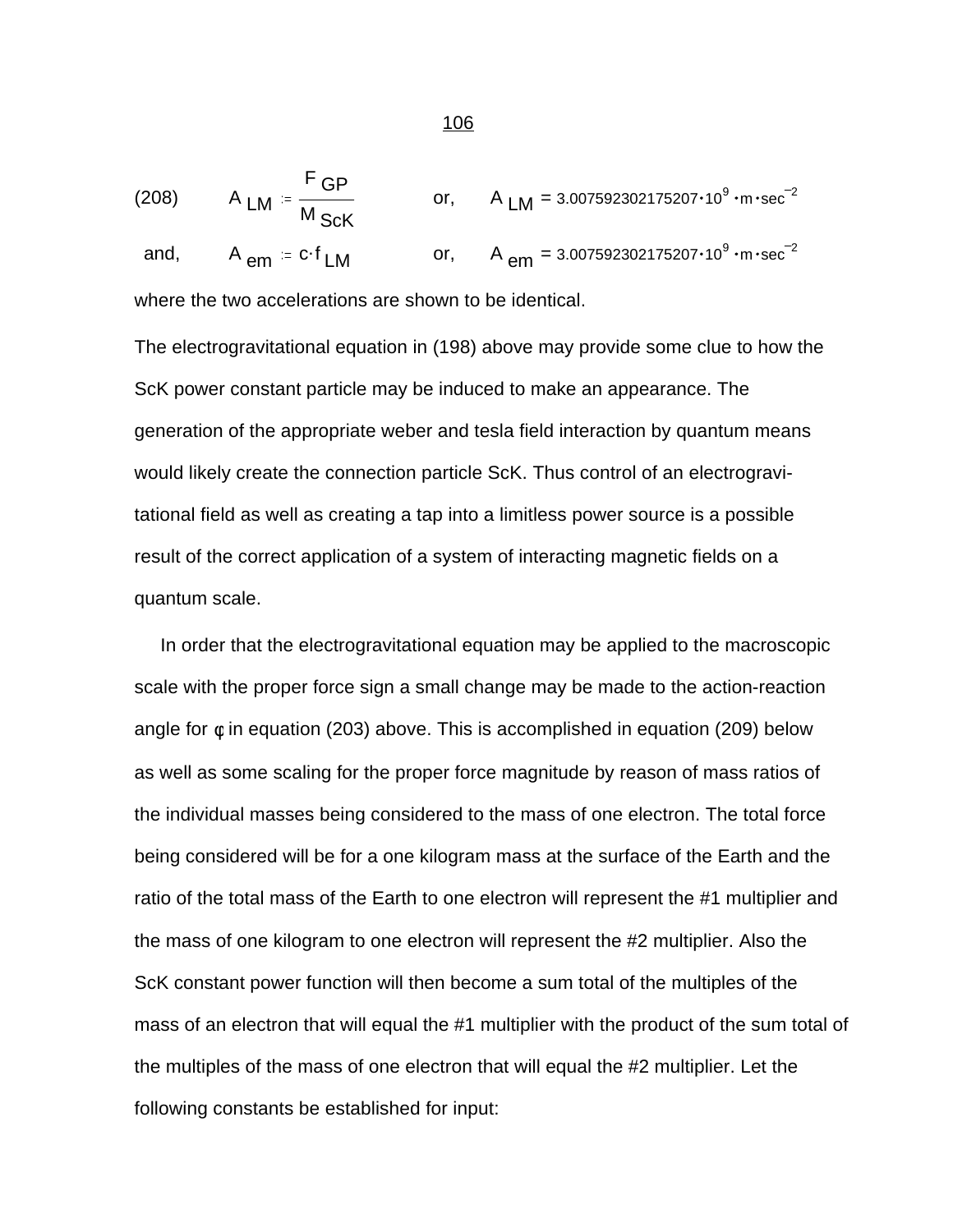Earth mass

\n
$$
M1 := 5.98 \cdot 10^{24} \cdot \text{kg}
$$
\n
$$
M2 := 1 \cdot \text{kg}
$$
\n
$$
R1 := \frac{M1}{m_e}
$$
\n
$$
R2 := \frac{M2}{m_e}
$$
\n
$$
\phi1 := \frac{\pi}{2}
$$
\n
$$
\phi2 := -\frac{\pi}{2}
$$
\n(conjugate angle of interaction)

\n
$$
I_{B1} = \frac{1}{2}
$$
\n(conjugate angle of interaction)

\n
$$
I_{B2} = \frac{1}{2}
$$
\n(conjugate angle of interaction)

\n
$$
I_{B1} = \frac{1}{2}
$$
\n(conjugate angle of interaction)

\n
$$
I_{B2} = \frac{1}{2}
$$
\n(conjugate angle of interaction)

\n
$$
I_{B1} = \frac{1}{2}
$$
\n(conjugate angle of interaction)

\n
$$
I_{B2} = \frac{1}{2}
$$
\n(conjugate angle of interaction)

\n
$$
I_{B2} = \frac{1}{2}
$$
\n(conjugate angle of interaction)

\n
$$
I_{B1} = \frac{1}{2}
$$
\n(conjugate angle of interaction)

\n
$$
I_{B2} = \frac{1}{2}
$$
\n(conjugate angle of interaction)

\n
$$
I_{B2} = \frac{1}{2}
$$
\n(conjugate angle of interaction)

\n
$$
I_{B1} = \frac{1}{2}
$$
\n(conjugate angle of interaction)

\n
$$
I_{B2} = \frac{1}{2}
$$
\n(conjugate angle of interaction)

\n
$$
I_{B2} = \frac{1}{2}
$$
\n(conjugate angle of interaction)

\n
$$
I_{B3} = \frac{1}{2}
$$
\n(conjugate angle of interaction)

\n
$$
I_{B4} = \frac{1}{2}
$$
\n(conjugate angle of interaction)

\n
$$
I_{B2} = \frac{1}{2}
$$
\n(conjugate angle of interaction)

\n
$$
I_{B2} = \frac{1}{2}
$$
\n(conjugate angle of interaction)

\n
$$
I_{B3} = \frac{1}{2}
$$
\n(conjugate angle of interaction)

or, 
$$
r_E := 6.37 \cdot 10^6 \cdot m
$$
 total quantum  
\n(210)  $F1grav := \left(\frac{\mu_0 \cdot q_0 \cdot V_{LM} \cdot sin(\theta)}{4 \cdot \pi}\right) \cdot \left(\frac{Smac}{c \cdot r_E^2}\right) \cdot \left(\frac{\mu_0 \cdot q_0 \cdot V_{LM} \cdot sin(\theta)}{4 \cdot \pi}\right)$   
\nor,  $F1grav = -9.861952401350994 \cdot Pa \cdot weber^2$  (The negative power = an  
\nand,  
\n(211) Press' :=  $\left(\frac{Smac}{c \cdot r_E^2}\right)$  or, Press' = -5.264733323319333·10<sup>54</sup> · Pa

Compare eq. (210) with the standard gravitational force in equation (212) below.

where, 
$$
G := 6.672590000 \cdot 10^{-11} \cdot newton \cdot m^2 \cdot kg^{-2}
$$
 then,

(212)  Fstandard  
$$
= \frac{-G \cdot M1 \cdot M2}{r \cdot E^2}
$$
  or,  {A (-) force is one of attraction.}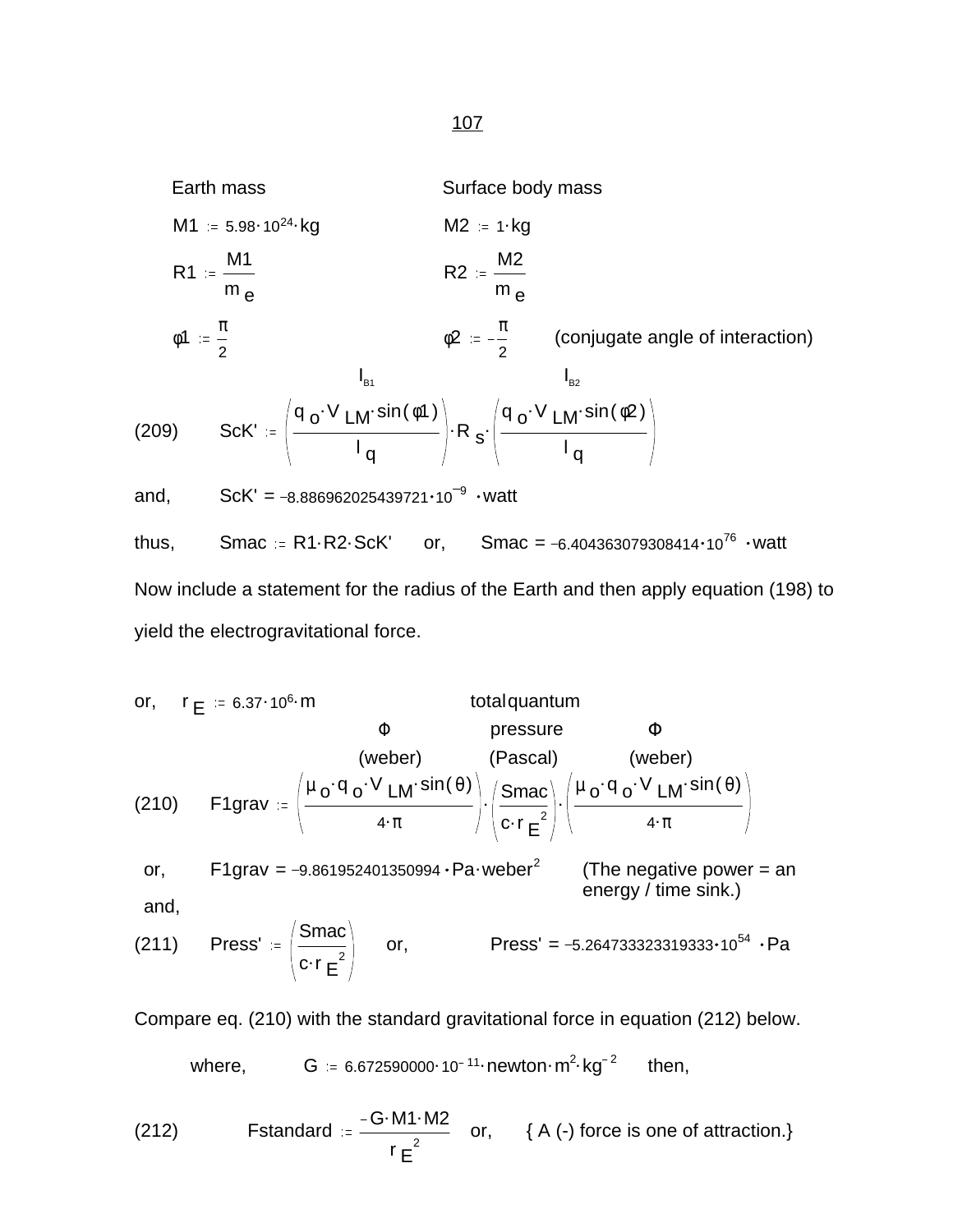where, Fstandard  $= -9.833695575561464 \cdot newton$ 

 The forces are very nearly equal and note that the standard gravitational force equation does not include the total quantum electrogravitational mechanism. Equation (209) and (211) yielded a very large power and pressure respectively and both are moderated by the volt x time of the weber function as equation (213) shows below.

(213) 
$$
\Phi = E_{P}t_{ScK}
$$
 or,  $\Phi = 1.368652714031948 \cdot 10^{-27}$  weber

The time  $t_{Sck}$ , when used as a multiplier to form a time-gate much like the one established by equation (184) previous, will scale the large magnitudes of equation (209) and (211) to much smaller values. This is shown in equation (214) below.

where,  $t_{Sck} = 7.479995168623291 \cdot 10^{-25}$  sec and  $E_P = 1.829750799536748 \cdot 10^{-3}$ then, (214)  $\Phi$ ·Press'· $\Phi$  = -9.861952433324145 · Pa·weber<sup>2</sup> ( = F1grav above.)

 The time-gate rations out the very large magnitudes associated with hyperspace to values or magnitudes that we are accustomed to in our three dimensional space. It is as if our space receives its portion out of the energy that serves as the input source for many universes like ours. It may be likened to a four dimensional Nautilus shell where there are a great many compartments, only in the case of our universe, the compartment is our known three dimensional space. This is a version of the many worlds of quantum mechanics.

 The negative ScK power constant can be examined for the time-gate value as in equation (204) for equation (215) next.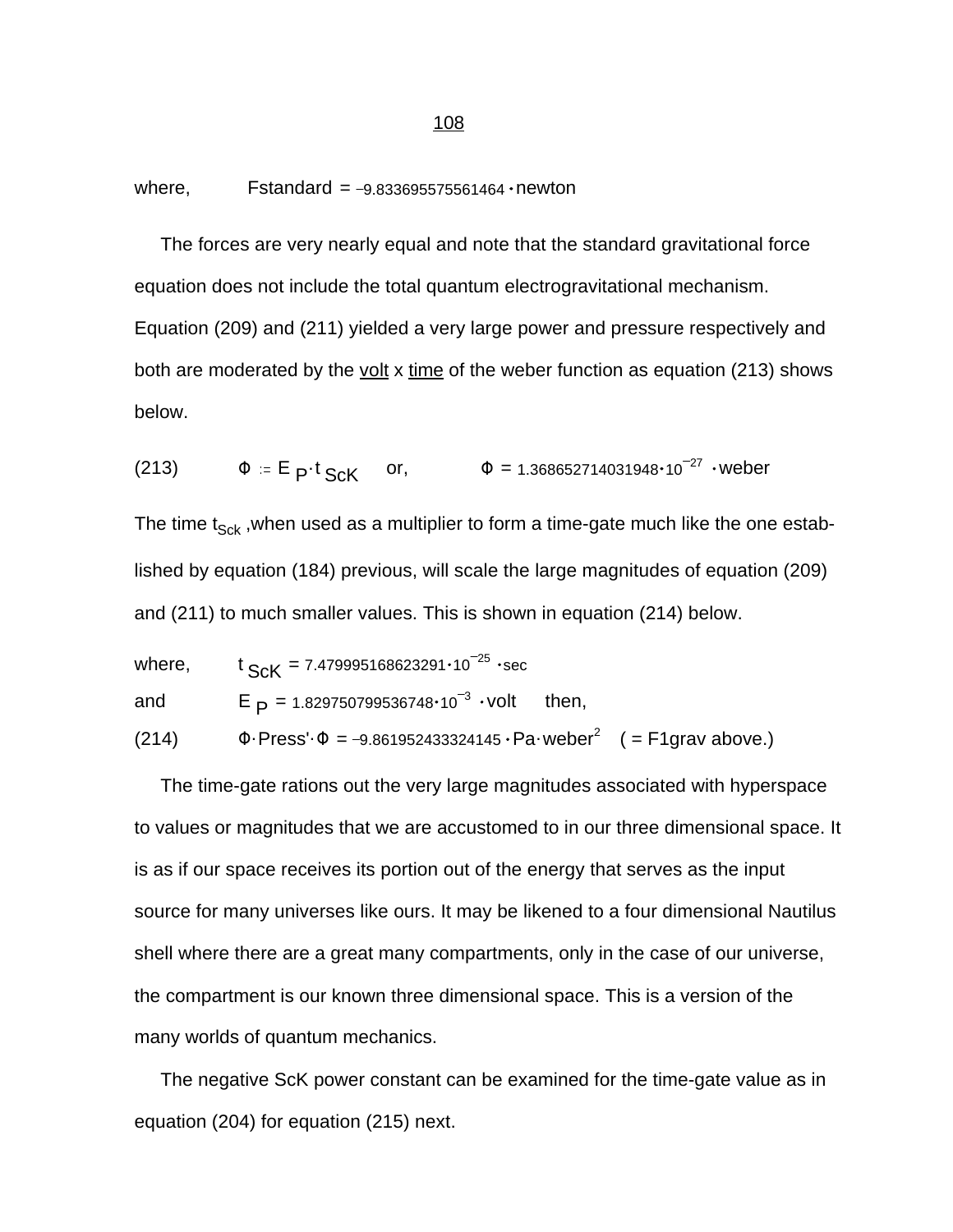(215) 
$$
t'_{SCK} = \frac{E_{LM}}{ScK'}
$$
 or,  $t'_{SCK} = -7.479995168623291 \cdot 10^{-25}$  sec

therefore, M' ScK 
$$
=\frac{h}{t' ScK' c^2}
$$
 or, M' ScK = -9.856294169034111·10<sup>-27</sup> ·kg

The negative mass term in equation (215) above implies a negative energy aspect to the electrogravitational action mechanism which of course would also account for gravity being a force of attraction since at the interaction point the momentum would also be negative or towards the incoming electrograviton which is the M $\zeta_{Sck}$  particle above in equation (215). As a check on the mechanics, equation (213) is stated in terms of negative time below in equation (216).

(216)  $\Phi' = E_P t' ScK$  or,  $\Phi' = -1.368652714031948 \cdot 10^{-27}$  weber then,

(217) 
$$
\Phi'
$$
-Press'- $\Phi'$  = -9.861952433324145 ·  
\nweber<sup>2</sup>·Pa which is equivalent to:  
\n $\Phi'$ -Press'- $\Phi'$  = -9.861952433324145 ·  
\nnewton<sup>2</sup>·henny  
\n $m$  ( = F1grav in (210))

The negative weber units are a direct result of the negative time unit of eq. (215).

The time  $t_{Sck}$  may be related to a relativistic expression concerning the time-gate becoming larger with an increase of relative velocities between electrogravitationally interacting systems or particles.

let 
$$
Vrel = 2 \cdot 10^8 \cdot m \cdot sec^{-1}
$$
 thus,  $t'' ScK = \frac{t' ScK}{\sqrt{1 - \frac{Vrel^2}{c^2}}}$ 

then, the new flux value will be;

(218)  $\Phi' = E_P \cdot t'' ScK$  or,  $\Phi'' = -1.837258464081576 \cdot 10^{-27}$  weber